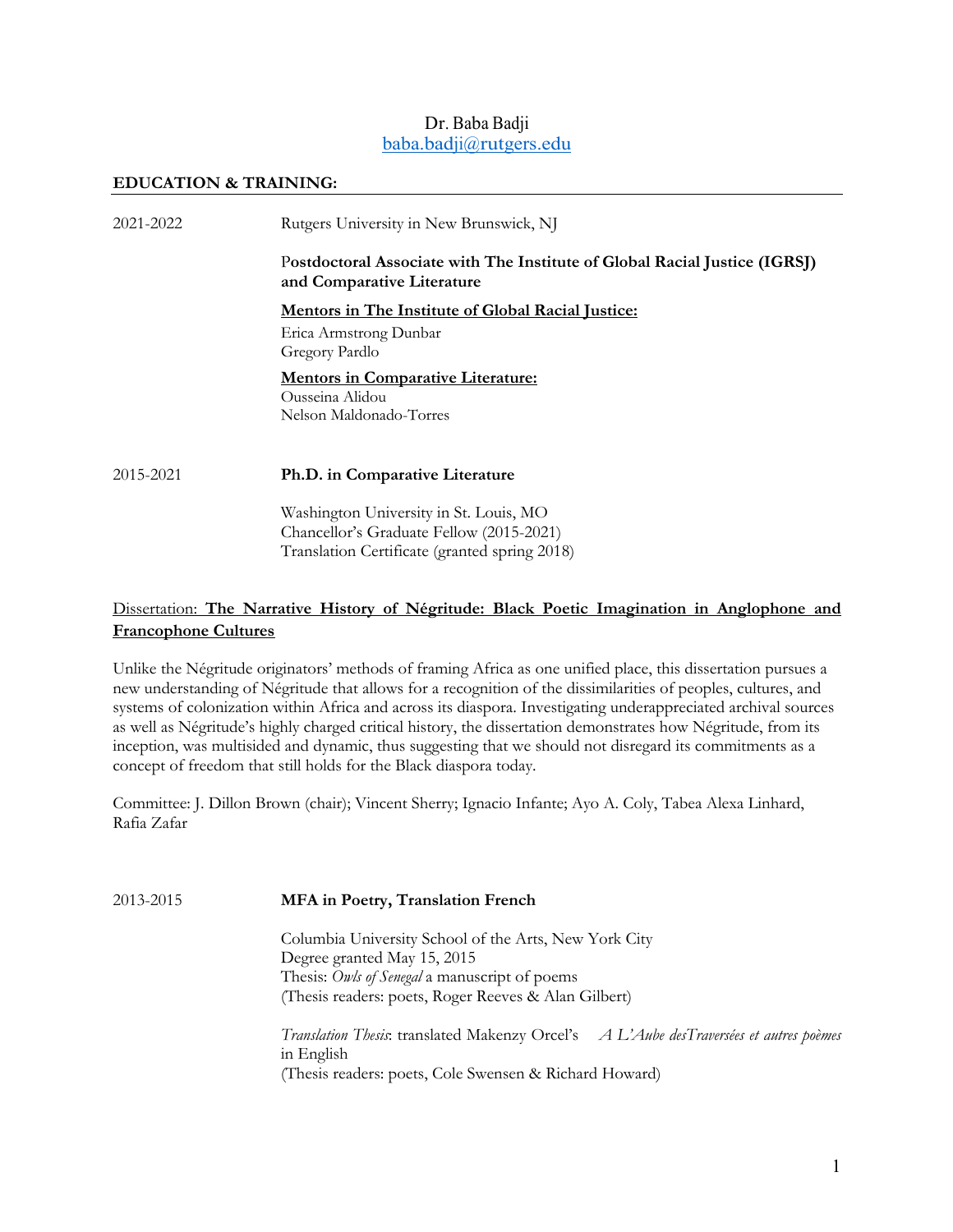| 2008-2013  | B.A. in French and English, Creative Writing, Francophone Studies                                                                                   |
|------------|-----------------------------------------------------------------------------------------------------------------------------------------------------|
|            | The College of Wooster Wooster, OH<br>Degree granted May 13, 2013                                                                                   |
|            | Thesis: Memories of a Senegalese Boy, Souvenirs D'Un Fils Sénégalais manuscript of poems<br>(Thesis readers: Carolyn A. Durham & Daniel Bourne)     |
| Fall, 2011 | Université Paris-Sorbonne IV, Paris, France<br>19, 18 and 17 Century French Literature: successfully completed five<br>courses in French literature |

# **RESEARCH INTERESTS:**

Postcolonial literature and theory; Black poetry, literary criticism, translation in Anglophone and Francophone cultures.

# **TEACHING INTERESTS:**

Course taught/to be taught: Négritude and its Discontents; Black Poetry & Politics; Sub-Saharan Poetry; Bricolage, Decolonization, Modern Migration and Displacement; Creativity & Exile; Globalization, World Literature, and Translation Studies

### **RESEARCH EXPERIENCE:**

| 2014-2015 | Assistant to Poet and translator Richard Howard on his translation projects                                                                                                                    |
|-----------|------------------------------------------------------------------------------------------------------------------------------------------------------------------------------------------------|
|           | Columbia University, New York City                                                                                                                                                             |
|           | 5 hours a week reading over translated text by Professor Howard<br>Compared and questioned his translation and discussed his choices                                                           |
| 2011-2012 | Project Manager, compiling data for Professor Herminio Martinez, Executive<br>Director of the Bronx Institute of Lehman College                                                                |
|           | Lehman College, New York City                                                                                                                                                                  |
|           | Participated in academic writing<br>Read final drafts for Dr. Herminio Martinez<br>Revised drafts of proposal                                                                                  |
| 2009-2010 | Assistant Project Manager, compiling data for Professor Ibra Séne<br>Department/Affiliation: History, Global and International Studies, West Africa                                            |
|           | The College of Wooster, Ohio                                                                                                                                                                   |
|           | Assistant for Archival research to Prof. Ibra Séne<br>I researched books and articles on African Studies, European Colonialism and<br>Imperialism and Postcolonial Studies for Prof. Ibra Séne |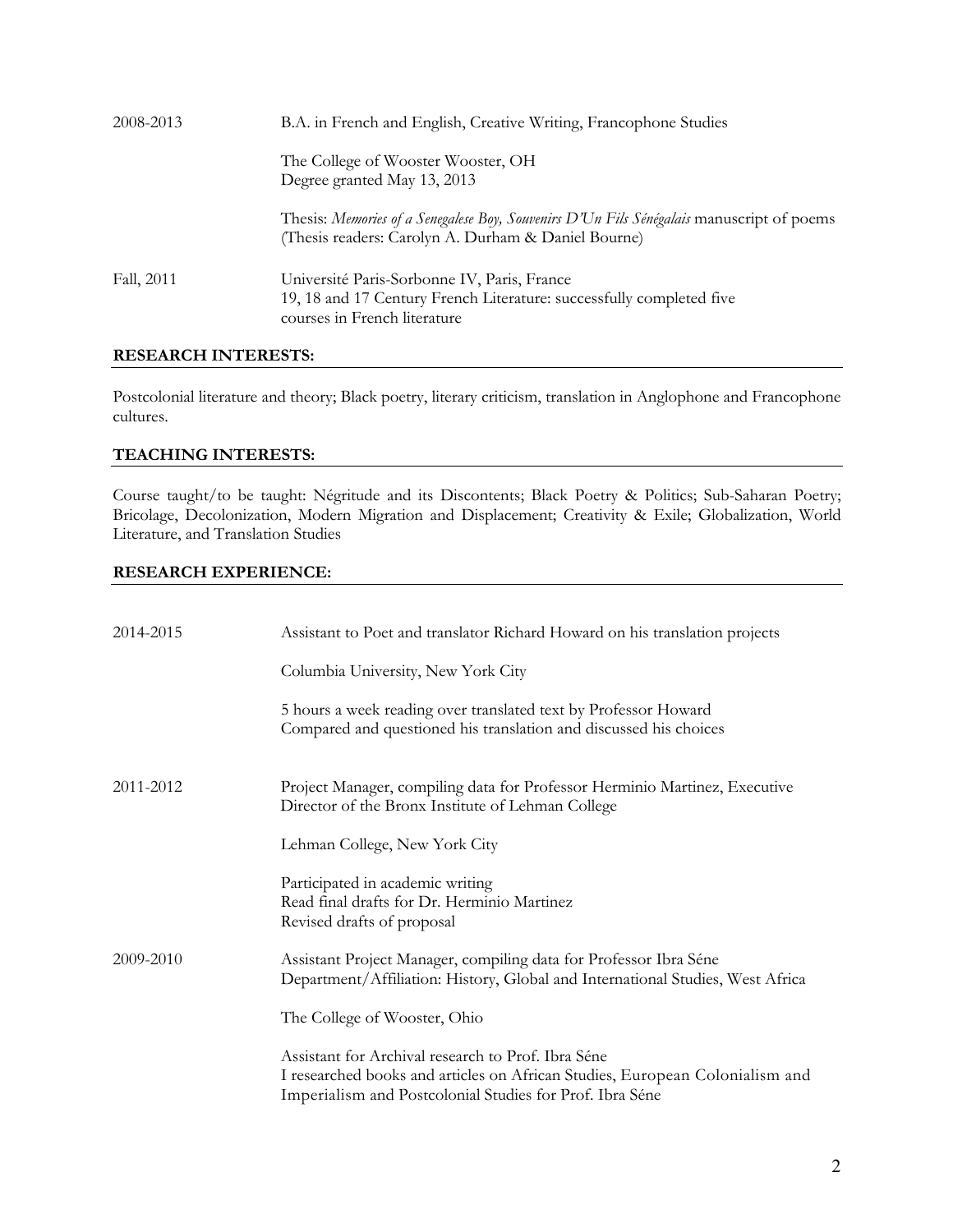*Ghost Letters* 

(published **January 1, 2021** with Parlor Press, Free Verse Editions) https://www.nationalbook.org/2021-national-book-awards-longlist-for-poetry

*Ghost Letters* explores the intimacy of private experience while focusing on the personal awareness of belonging. In ruptured storylines, it investigates networks of people in different registers across mortalities, experiences of violence and hospitality, exile, history, and African myth. The Ghost Mother is a presiding presence throughout.

https://complit.wustl.edu/news/doctoral-student's-converging-themes-chaoticbeauty

https://graduateschool.wustl.edu/news/congratulations-2021-bouchet-societyinductees

https://electricliterature.com/baba-badji-poetry-collection-ghost-letters-poems

https://arts.columbia.edu/news/alumnus-baba-badji-15-publishes-ghost-letters

https://artsci.wustl.edu/ampersand/poetry-and-exile

https://www.europenowjournal.org/2018/02/28/four-poems-by-leopold-sedarsenghor/

https://www.europenowjournal.org/2018/02/28/five-poems-by-mohammed-kaireddine/

https://complit.wustl.edu/news/articles/587

http://backup.freeversethejournal.org/Archives/2017/poems/B\_Badji.html

https://www.snapdragonjournal.com/2017.html

https://frenchandthecitynyu.wordpress.com/tag/baba-badji/

https://issuu.com/alltheartstl/docs/summer2016finalupload

https://arts.cgu.edu/foothill-journal/foothill-vol-7-no-1/

http://www.transversejournal.org/poetry-16/momma-baba-badji/

http://www.transversejournal.org/poetry-16/the-meaning-of-restraint-revengebaba-badji/

http://www.transversejournal.org/poetry-16/in-permanent-exile-from-a-clockinaccessible-neck-baba-badji/

### **TEACHING AND RELATED EXPERIENCE:**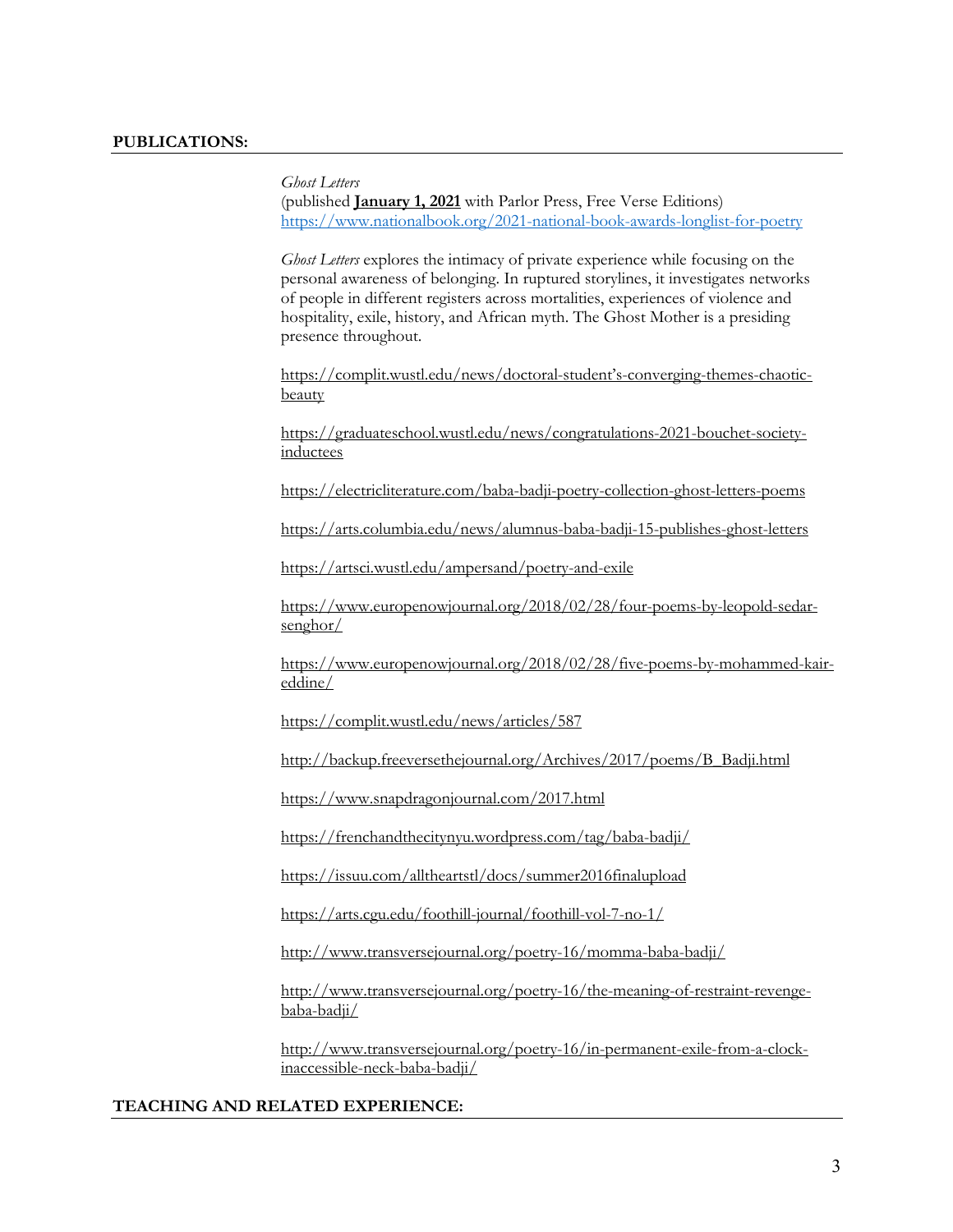# **Washington University in St. Louis, MO**

| Spring, 2020<br>Course Name: | Department of International and Area Studies<br>Blackness, Exile in Global French & Francophone Cultures: Senegal, Algeria, &<br>the Caribbean<br>Instructor       |
|------------------------------|--------------------------------------------------------------------------------------------------------------------------------------------------------------------|
| Spring, 2019<br>Course Name: | Department of African and African-American Studies<br>Négritude, Translation, Culture, Politics, and Society in Francophone Africa<br>Mentored Teaching Experience |
| Spring, 2018<br>Course Name: | Department of Comparative Literature<br>Voices: Refugees, Displacement and Asylum in World Literature<br>Mentored Teaching Experience                              |
| Spring, 2017<br>Course Name: | Department of African and African-American Studies<br>Introduction to African Literature: African Women's Poetry<br>Mentored Teaching                              |
| Summer, 2015<br>Course Name: | The Bronx Institute of Lehman College, Bronx, New York City<br>Advanced Poetry Writing & Translation Theory<br>Instructor                                          |
| Summer, 2013<br>Course Name: | Advanced Poetry and Prose Writing III<br>Instructor                                                                                                                |

# **CONFERENCES AND LECTURES:**

| Fall, 2021   | University of Rochester, NY                                                                                                                                                                                                                                                                                                                                             |
|--------------|-------------------------------------------------------------------------------------------------------------------------------------------------------------------------------------------------------------------------------------------------------------------------------------------------------------------------------------------------------------------------|
|              | The Frederick Douglass Fall Symposium & Inaugural Celebration: Frederick Douglass<br>Institute for African and African-American Studies<br>A <b>Provost Conference Fellow</b> for the "We Have Nothing to Lose But Our Chains, Black<br>Study and its Futures," a conference hosted by the Frederick Douglass Institute for African<br>& African American Studies (FDI) |
| Summer, 2020 | <b>Oxford University, UK</b>                                                                                                                                                                                                                                                                                                                                            |
|              | Oxford University Translation Day, 13 June 2020 St Anne's College, Oxford, UK<br>Invited to Oxford University to give a talk and read poems from <i>Ghost Letters</i> .                                                                                                                                                                                                 |
| Summer, 2019 | Universidad de Chile, Santiago                                                                                                                                                                                                                                                                                                                                          |
|              | Conference for the CHCI Mellon Global Humanities Institute (GHI) Challenges of<br>Translation (Theoretical Issues, Practical Densities: Violence, Memory, and the<br>Untranslatable)                                                                                                                                                                                    |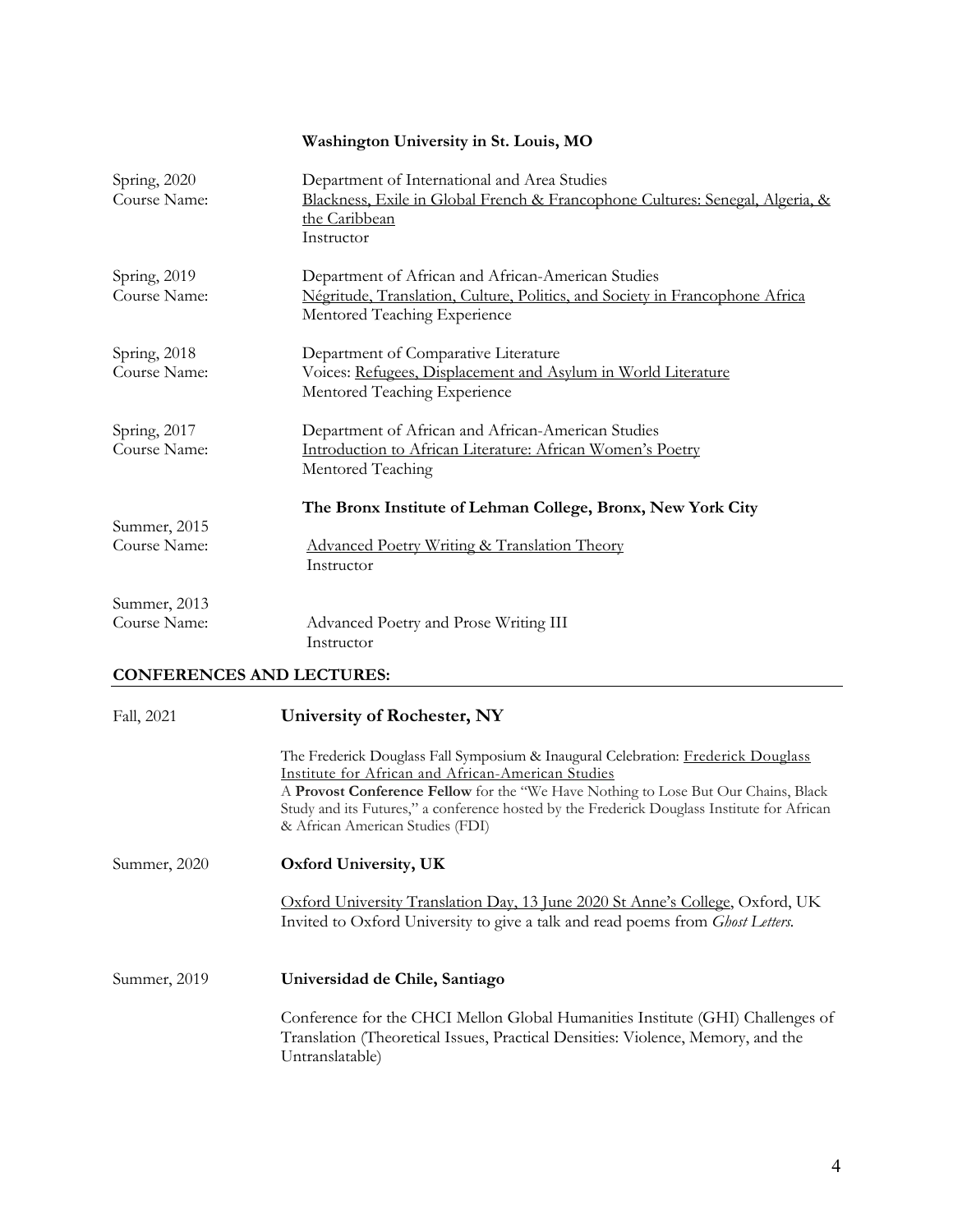|              | Paper title: The Rise of Negritude's Extolled Pioneers: Frantz Fanon, Aimé Césaire<br>and Fodéba Keita: Transnational Black Cultures |
|--------------|--------------------------------------------------------------------------------------------------------------------------------------|
| Spring, 2018 | <b>Washington University in St. Louis</b>                                                                                            |
|              | Conference Crossing the Borders of Creation and Critique                                                                             |
|              | Paper I title: On Translating Moroccan Poet Mohammed Khaïr-Eddine's Soleil<br>Arachnide                                              |
|              | Paper II title: Poetic Imagination of Négritude, Creativity, and Exile: Impact in the<br><b>Black Diaspora</b>                       |
| Spring, 2107 | <b>Washington University in St. Louis</b>                                                                                            |
|              | Chancellor Fellows Arts & Letters Colloquium:<br>Paper title: "Creativity and The Francophone African Text and the Art of Exile"     |
|              | Read poems from Museum of Exile (full-length poetry manuscript in progress) and<br>from <i>Ghost Letters</i> (2021)                  |

## **PROFESSIONAL AFFILIATIONS:**

Postgraduate Member of ICLA Research Development Committee (International Comparative Literature Association) Association Internationale de littérature comparée Comité de recherche et de projets

Member of American Poetry Society Member of American Translation Association Member of Wash U. Translator's Collective Associate of Maison Auriolles, Bias, France

### **SERVICE EXPERIENCE:**

| Spring, 2018 | Washington University in St. Louis                                                                                      |
|--------------|-------------------------------------------------------------------------------------------------------------------------|
|              | <b>Mentor and Teacher to The YMCA Scholars</b>                                                                          |
|              | Helped YMCA Scholars develop:                                                                                           |
|              | Writing and communication skills                                                                                        |
|              | Weekly writing assignments                                                                                              |
|              |                                                                                                                         |
|              | Weekly comparative essay analysis                                                                                       |
| Spring, 2017 | <b>Washington University in St. Louis</b>                                                                               |
|              |                                                                                                                         |
|              |                                                                                                                         |
|              | Offered advice for recruitment activities                                                                               |
|              | Co/coordinated campus visits for marginalized students                                                                  |
|              | Weekly phone calls with participants<br><b>Target Hope Conference</b><br>Helped study profiles of marginalized students |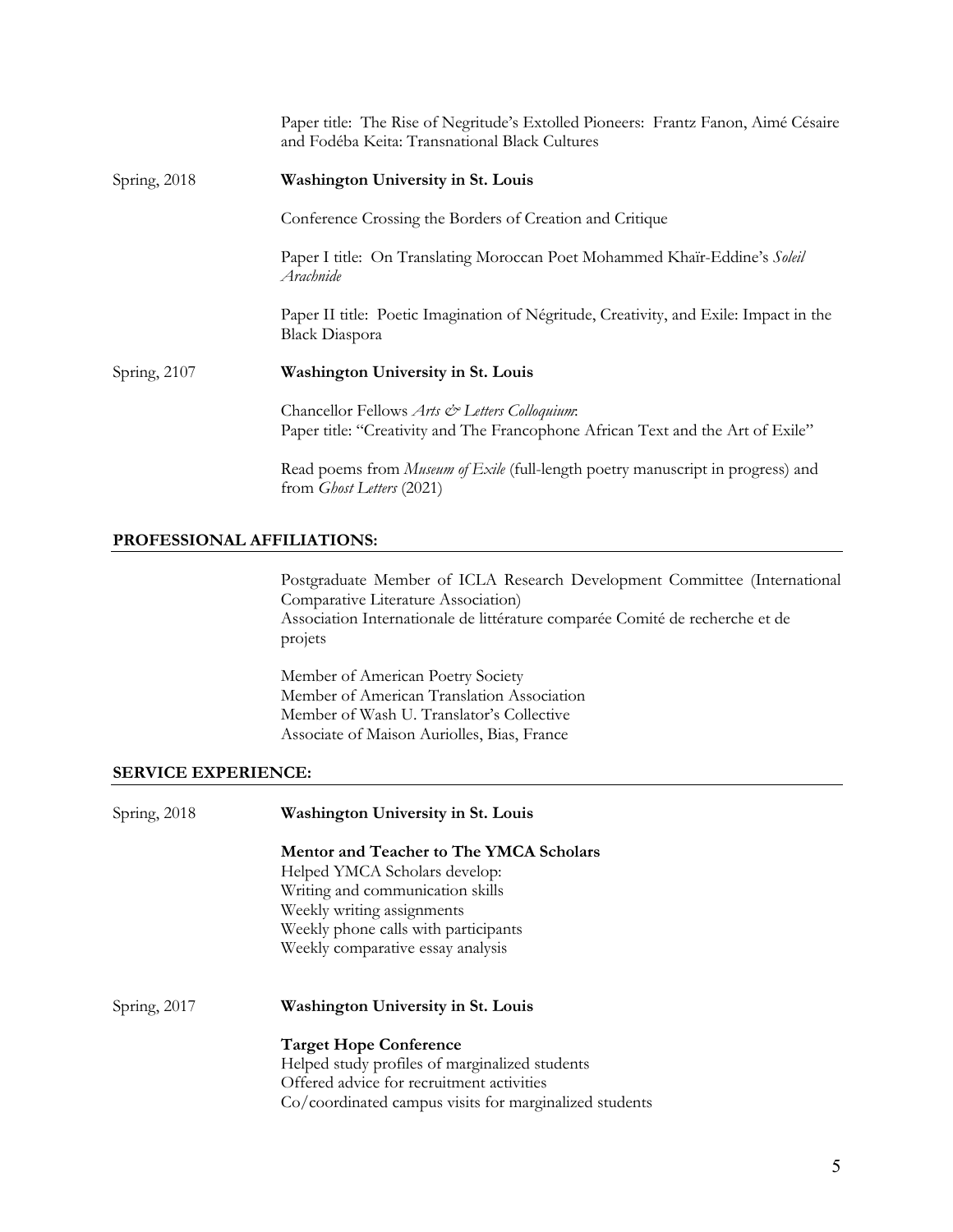Member of the men's soccer team at (*The College of Wooster* ) Assistant soccer Coach at (*The College of Wooster*)

### **AWARDS AND HONORS:**

https://www.newyorker.com/books/page-turner/the-2021-national-book-awardslonglist-poetry

Edward A. Bouchet Honor Society Fellow, Washington University in St. Louis

Chancellor 's Fellow (2015-2020), Washington University in St. Louis

*Owls of Senegal* (2015) finalist for The Seattle Review Chapbook contest, judged by Claudia Rankine

### **TRAVEL AND RESEARCH:**

Maison Auriolles, Bias, France Summer 2019. Writers Accommodation, writing and research in French poetry and Négritude. Worked on lyric novella *Madame Diawara*. Worked on *Ghost Letters* (2021). Dissertation research.

Paris, France, Summer 2019 visits at the Library of Archives Nationales. Dissertation research.

Dakar, Senegal, Summer 2019 daily visits at The Intitut Fondamental d'Afrique Noire in Dakar. Dissertation research.

Dakar, Senegal, Île de Gorée, Summer 2019 Dissertation research.

### **LANGUAGES:**

French, English, Wolof, Diolla, Mending (excellent in speaking and writing, I call upon these languages in my writing.)

#### **REFERENCES:** *(contact information available upon request)*

#### **Washington University in St. Louis**

J. Dillon Brown, Associate Professor of Anglophone Literatures, Department of English (Dissertation-committee director) [will submit a recommendation letter on my behalf]

Lynne Tatlock, Director, Comparative Literature, Hortense and Tobias Lewin Distinguished Professor in the Humanities

Ayo A. Coly, Chair of Program in African and African American Studies, Professor, Comparative Literature and African and African American Studies (**Dartmouth College**) [will submit a recommendation letter on my behalf]